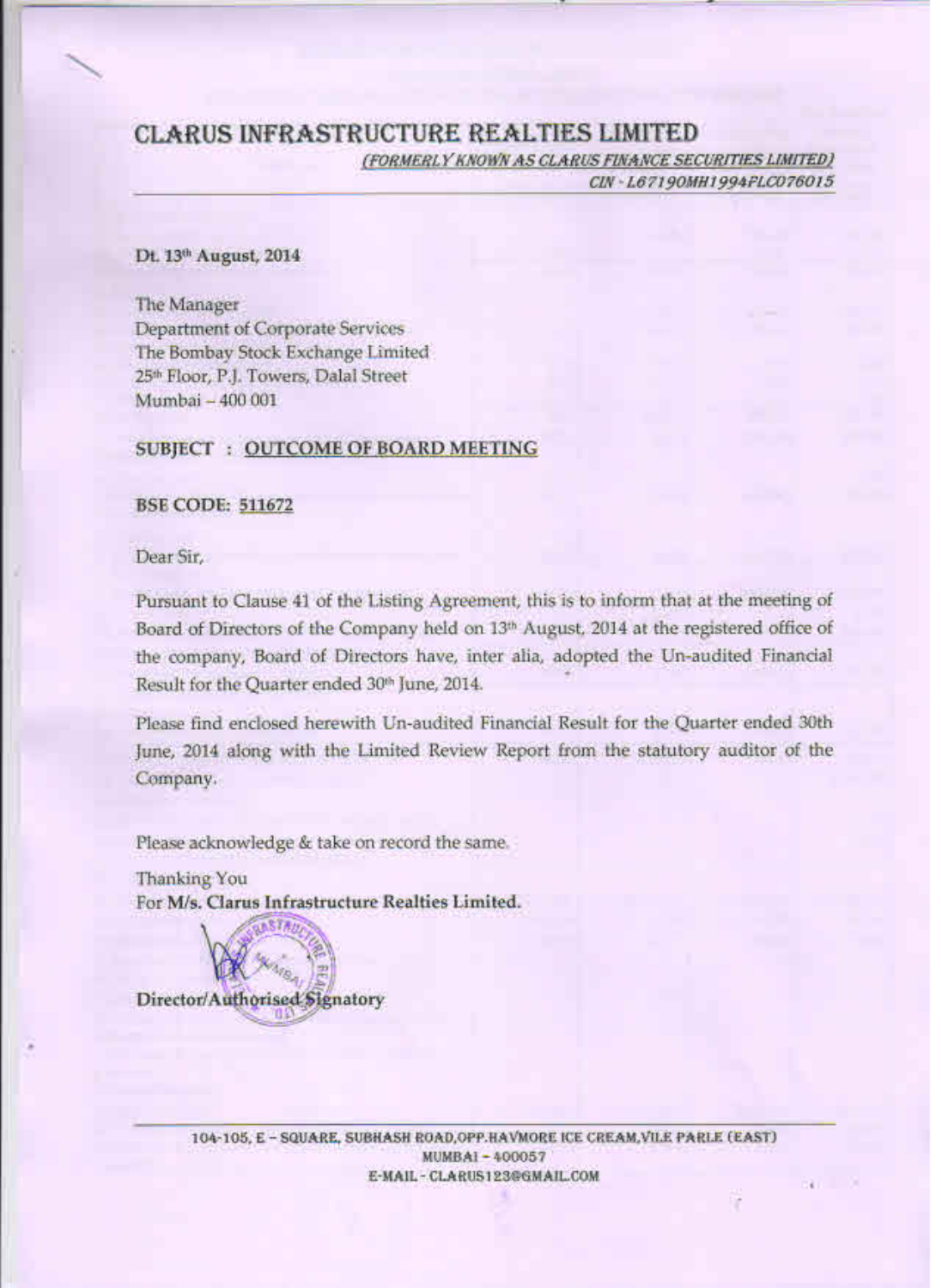# **CLARUS INFRASTRUCTURE REALTIES LIMITED**

(CIN: 1.67190MH1994PLC076015)

# UNAUDITED FINANCIAL RESULTS FOR THE 1ST QUARTER ENDED 30TH JUNE, 2014

| <b>Particulars</b>                                                        | Quarter ended<br>30.06.2014 | Preceding<br>Quarter ended<br>31.03.2014 | Corresponding<br>Quarter ended<br>30.06.2013 | Previous<br>Year ended<br>31.03.2014 |
|---------------------------------------------------------------------------|-----------------------------|------------------------------------------|----------------------------------------------|--------------------------------------|
|                                                                           | (Unaudited)                 | (Audited)                                | (Unaudited)                                  | (Audited)                            |
| 1. Income from operations                                                 |                             |                                          |                                              |                                      |
| (a) Revenue from operations                                               |                             | 120.23                                   | 281.20                                       | 419.00                               |
| (b) Other Operating Income                                                | 21.38                       |                                          | 12.03                                        | 54.73                                |
| Revenue from continuing operations                                        | 21.38                       | 120.23                                   | 293.23                                       | 473.73                               |
| 2. Expenses                                                               |                             |                                          |                                              |                                      |
| (a) Purchase of stock-in-trade.                                           |                             | 172.34                                   | 96.74<br>299.20                              | 269.21<br>422.22                     |
| (b) Change in inventories of finished goods, work-in-                     |                             | (46.87)                                  |                                              |                                      |
| progress and stock-in-trade                                               | 0.16                        | 0.55                                     | 0.42                                         | 2.18                                 |
| (c) Employee benefit expense<br>(d) Depreciation and amortisation expense | 0.01                        | 0.07                                     | 0.08                                         | 0.30                                 |
| (f) Other expenses                                                        | 0.50                        | 0.57                                     | 1.72                                         | 3.46                                 |
| <b>Total Expenses</b>                                                     | 0.67                        | 126.66                                   | 398.15                                       | 697.38                               |
| 3. Profit(Loss) from operations before other income,                      | 20.72                       | (6.43)                                   | (104.92)                                     | (223.65)                             |
| finance costs and exceptional items                                       |                             |                                          |                                              |                                      |
| 4. Other Income                                                           | 0.01                        |                                          |                                              | 0.05                                 |
| 5.Profit/ (Loss) from ordinary activities before finance costs            | 20.73                       | (6.43)                                   | (104.92)                                     | (223.61)                             |
| and exceptional items                                                     |                             |                                          |                                              |                                      |
| 6. Finance Costs                                                          |                             |                                          |                                              |                                      |
| 7. Profit/ (Loss) from ordinary activities after finance costs            | 20.73                       | (6.43)                                   | (104, 92)                                    | (223.61)                             |
| <b>S.</b> Exceptional items                                               | ×                           | ×                                        |                                              |                                      |
| 9. Profit /(Loss) from ordinary activities before tax                     | 20.73                       | (6.43)                                   | (104.92)                                     | (223.61)                             |
| 10. Tax expense                                                           | ÷                           | (0.05)                                   |                                              | (0.05)                               |
| 11. Net Profit / (Loss) from ordinary activities after tax                | 20.73                       | (6.38)                                   | (104.92)                                     | (223.55)                             |
| 12. Extraordinary items (net of tax expense)                              | ÷                           |                                          |                                              |                                      |
| 13. Net Profit / (Loss) for the period                                    | 20.73                       | (6.38)                                   | (104.92)                                     | (223.55)                             |
| 14. Share in loss (Profit) of associates                                  | ٠                           | c                                        |                                              |                                      |
| 15. Minority Interest                                                     |                             |                                          | (104.92)                                     | (223.55)                             |
| 16. Net Profit / (Loss) for the period                                    | 20.73                       | (6.38)                                   |                                              |                                      |
| 17. Paid-up Equity Share Capital (F. V. 10/-)                             | 1780.03                     | 1780.03                                  | 1780.03                                      | 1780.03                              |
| 18. Reserves excluding revaluation reserves.                              |                             |                                          |                                              | (1,331.57)                           |
| 19. EPS (Not annualised)                                                  |                             |                                          |                                              |                                      |
| (a) (i) Basic & Diluted EPS before Extraordinary items                    |                             |                                          |                                              | (1.26)                               |
| (a) Basic & Diluted                                                       |                             | 50                                       |                                              | (1.26)                               |
| A. PARTICULARS OF SHAREHOLDING                                            |                             |                                          |                                              |                                      |
| 1. Public shareholding                                                    |                             |                                          |                                              |                                      |
| (a) Number of Shares                                                      | 1,70.91,966                 | 1,70,91,966                              | 1,70,42,380                                  | 1,70,91,966                          |
| (b) Percentage of Shareholding                                            | 96.02%                      | 96.02%                                   | 95.74%                                       | 96.02%                               |
| (c) Face Value per share (Rs. 10)                                         | 10.00                       | 10.00                                    | 10.00                                        | 10.00                                |
| 2. Promoter and Promoter group shareholding                               |                             |                                          |                                              |                                      |
| a) Pledged/Encumbered                                                     |                             |                                          |                                              |                                      |
| -Number of shares                                                         | 343                         |                                          |                                              |                                      |
| Percentage of shares (as a % of the total shareholding of                 |                             |                                          |                                              |                                      |
| promoter and promoter group)                                              | $\equiv$                    |                                          |                                              |                                      |
| -Percentage of shares (as a % of the total share capital of the           |                             |                                          | 92                                           |                                      |
| Company)<br>b) Non-encumbered                                             |                             |                                          |                                              |                                      |
| Number of shares                                                          | 7,08,334                    | 7,08,334                                 | 7,57,920                                     | 7,08,334                             |
| -Percentage of shares (as a % of the total shareholding of pron           | 100.00                      | 100.00                                   | 100.00                                       | 100.00                               |
| -Percentage of shares (as a % of the total share capital of the           | 3.98%                       | 3.98%                                    | 4.26%                                        | 3.98%                                |
| Company)                                                                  |                             |                                          |                                              |                                      |



VALUE OF

深

cu)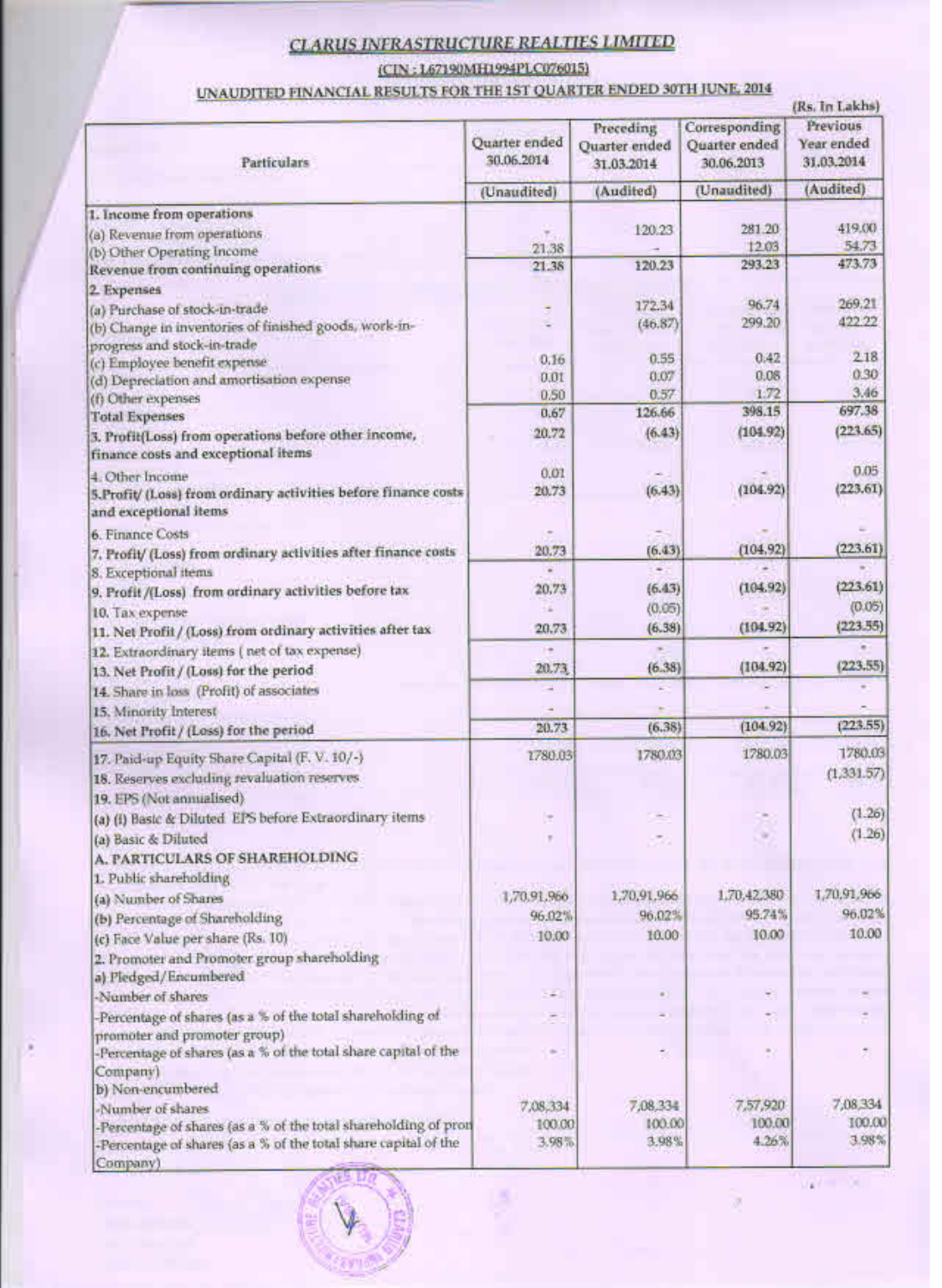### **CLARUS INFRASTRUCTURE REALTIES LIMITED**

(CIN: 167190MH1994PLC076015)

UNAUDITED FINANCIAL RESULTS FOR THE 1ST QUARTER ENDED 30TH JUNE, 2014

| Particulars                                    | Quarter ended<br>30.06.2014 |
|------------------------------------------------|-----------------------------|
| <b>B. INVESTOR COMPLAINTS</b>                  |                             |
| Pending at the beginning of the quarter        | NIL.                        |
| Received during the quarter                    | NIL                         |
| Disposed of during the quarter                 | NIL                         |
| Remaining unresolved at the end of the quarter | NIL                         |

| SEGMENT WISE REVENUE, RESULTS AND CAPITAL EMPLOYED<br>Previous<br>Corresponding |                             |                                          |                             |                          |  |
|---------------------------------------------------------------------------------|-----------------------------|------------------------------------------|-----------------------------|--------------------------|--|
| Particulars                                                                     | Quarter ended<br>30.06.2014 | Preceding<br>Quarter ended<br>31.03.2014 | Quarter ended<br>30.06.2013 | Year ended<br>31.03.2014 |  |
| <b>Segment Revenue</b>                                                          |                             |                                          |                             | 419.00                   |  |
| a. Securities                                                                   |                             | 120.23                                   | 281.20                      |                          |  |
| b. Infrastructures                                                              | 21 38                       |                                          | 12.03                       | 54.73                    |  |
| c. Others                                                                       |                             |                                          |                             |                          |  |
| Total                                                                           | 21.38                       | 120.23                                   | 293.23                      | 473.73                   |  |
| e) Other unallocable revenue                                                    |                             |                                          |                             |                          |  |
| Net Sales/Income from Operations                                                | 21.38                       | 120.23                                   | 293.23                      | 473.73                   |  |
| <b>Segment Results</b>                                                          |                             |                                          |                             |                          |  |
| Profit(Loss) before tax and interest                                            |                             |                                          |                             |                          |  |
| a. Securities                                                                   | (0.65)                      | (6.43)                                   | (116.95)                    | (278.33)                 |  |
| b. Infrastructures                                                              | 21.38                       |                                          | 12.03                       | 54.73                    |  |
| c. Others                                                                       |                             |                                          |                             |                          |  |
| Total                                                                           | 20.73                       | (6.43)                                   | (104.92)                    | (223.61)                 |  |
| Less : Interest and Finance Charges                                             |                             |                                          |                             |                          |  |
| Total profit before tax                                                         | 20,73                       | (6.43)                                   | (104.92)                    | (223.61)                 |  |
| <b>Tax Expenses</b>                                                             |                             | (0.05)                                   |                             | (0.05)                   |  |
| Profit after tax                                                                | 20.73                       | (6.38)                                   | (104.92)                    | (223.55)                 |  |
| Capital employed                                                                |                             |                                          |                             |                          |  |
| (Segment Assets-Segment Liabilities)                                            |                             |                                          |                             |                          |  |
| a. Securities                                                                   | 190.11                      | 138.76                                   | (469.92)                    | 138.76                   |  |
| <b>b</b> Infrastructures                                                        | 279.08                      | 309.70                                   | 1,037.00                    | 309.70                   |  |
| c. Others                                                                       |                             |                                          |                             |                          |  |
|                                                                                 | 469.19                      | 448.46                                   | 567.08                      | 448.46                   |  |

#### Notes:-

1) The above results have been reviewed by the Audit Committee and have been approved by the Board of Directors at their respective meeting held on 13th August, 2014.

2)The company petition having no. 731/2011 approved by the Hon'ble High court of Bombay, was not filed with Registrar of Companies, Maharashtra for want of delaying in obtaining approval by transferor company (Scans Steels Limited) from High Court of Orissa. Since there is a delay in filling of Form No. 21 with the Registrar of Companies for approval of scheme of Arrangement, company preferred condonation application with Hon'ble High Court of Orissa and the same was received. Further the company has taken necessary action and filed forms with Ragistrar of the Companies Maharashtra and Orissa respectively. The action of Ragistrar of the Companies Maharashtra and Orissa is still pending. The company however allotted 2,00,00,000 of equity shares to the promoters under scheme of Arrangement which is not considered by us under this result for quarter ended 30th June 2014, due to the aforesaid reasons and conditions. Besides, looking at all above sited matter Authorised Share Capital and paid up capital of the Company has not been raised.

 $67 - 6$ 

3) No provision for tax has been done in view of carried forward losses.

4) Figures have been regrouped/reclassified wherever necessary.

#### For CLARUS INFRASTRUCTURE REALTIES LIMITED

Director DIN: 02457584 Place: Mumbai Date: 13/08/2014